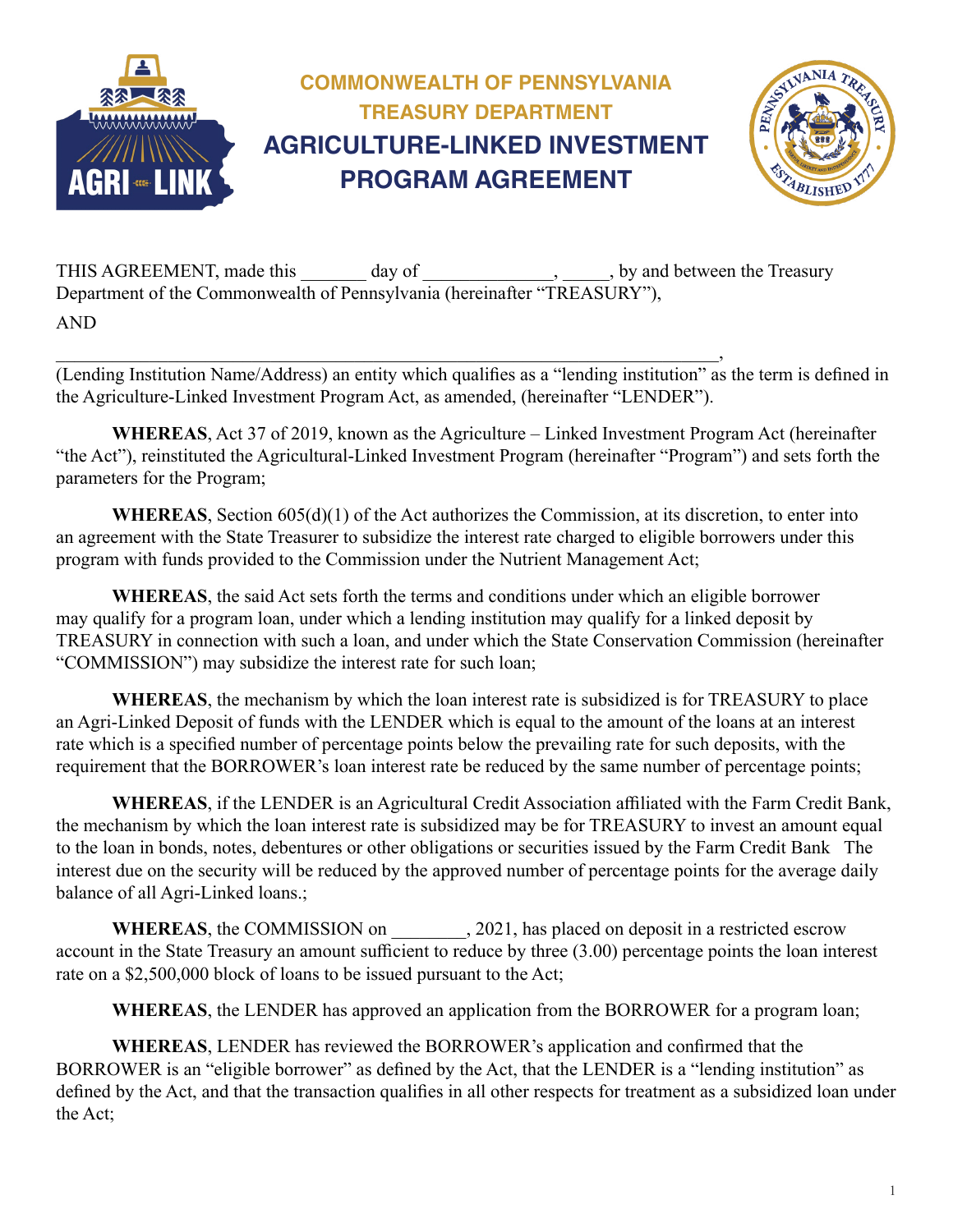**WHEREAS**, the parties wish to consummate the transaction pursuant to the provisions of the Act.

**NOW THEREFORE**, in consideration of the premises, and of the mutual promises, covenants and conditions set forth herein, and intending to be legally bound, the parties agree as follows:

### **SECTION I: AGRICULTURE – LINKED DEPOSIT**

#### A. TERMS FOR LENDERS OTHER THAN AGRICULTURAL CREDIT ASSOCIATIONS

### 1) LINKED DEPOSIT; TERM; INTEREST RATE

 In consideration of LENDER agreeing to make Program loans to individual BORROWERs in a principal amount of no more than \$250,000, TREASURY agrees to deposit funds with LENDER in an amount equivalent to the outstanding loans balance in a collateralized Certificate of Deposit (hereinafter "CD") in the name of the Commonwealth which, except as provided in the Act, conforms to the legal requirements for deposits in state depositories. The CD will have an initial term of no more than six (6) months from date of deposit, and will bear interest at an interest rate of equal to the established Board of Finance and Revenue interest rate on state deposits in effect at the time of initial funding, minus the COMMISSION's subsidy of three (3.00) percentage points. The rate setting mechanism can result in a negative interest rate on the CD.

#### 2) AUTOMATIC RENEWAL; PRINCIPAL REDUCTION

 At the end of the initial six-month term, and at six-month intervals thereafter, the LENDER will pay TREASURY the accrued interest on the CD, as well as principal in an amount equivalent to the principal reduction due from the BORROWER on the Program loan, or the amount of principal actually repaid by the BORROWER, whichever amount is greater, on the 15th day of the month following the six-month term. In the event of a negative interest rate, any funds due to the LENDER will be deducted from any principal due to TREASURY or will be remitted to the LENDER by wire transfer.

#### 3) RENEWAL INTEREST RATE; FINAL MATURITY

 The principal balance on the Agri-Linked Deposit, as adjusted, will automatically renew for a subsequent six-month term at the then-prevailing Board of Finance and Revenue interest rate minus the three (3.00) percentage point COMMISSION subsidy, and so forth at six-month intervals until the Program loan with which it is associated is paid in full. However, in no event shall the final maturity date of the CD exceed twelve (12) years from the date of the initial deposit.

#### 4) MISCELLANEOUS TERMS AND CONDITIONS

 If the due date for any six-month term occurs on a weekend or State holiday, such payment shall be due on the next business day. Interest due on the CD shall be computed using the actual number of days in the deposit period, based upon a 365-day year. All transfers of funds between LENDER and TREASURY shall be accomplished by wire transfer or other mutually acceptable method.

### B. TERMS FOR AGRICULTURAL CREDIT ASSOCIATIONS

1) TERM, AMOUNT

 LENDER agrees that, upon execution of this Agreement, it will make an Agriculture-Link Investment Loan to a BORROWER in an amount not to exceed \$250,000, which loan shall be amortized over a period not to exceed twelve (12) years at an interest rate which shall be either a fixed rate for the entire term of the loan or a variable rate.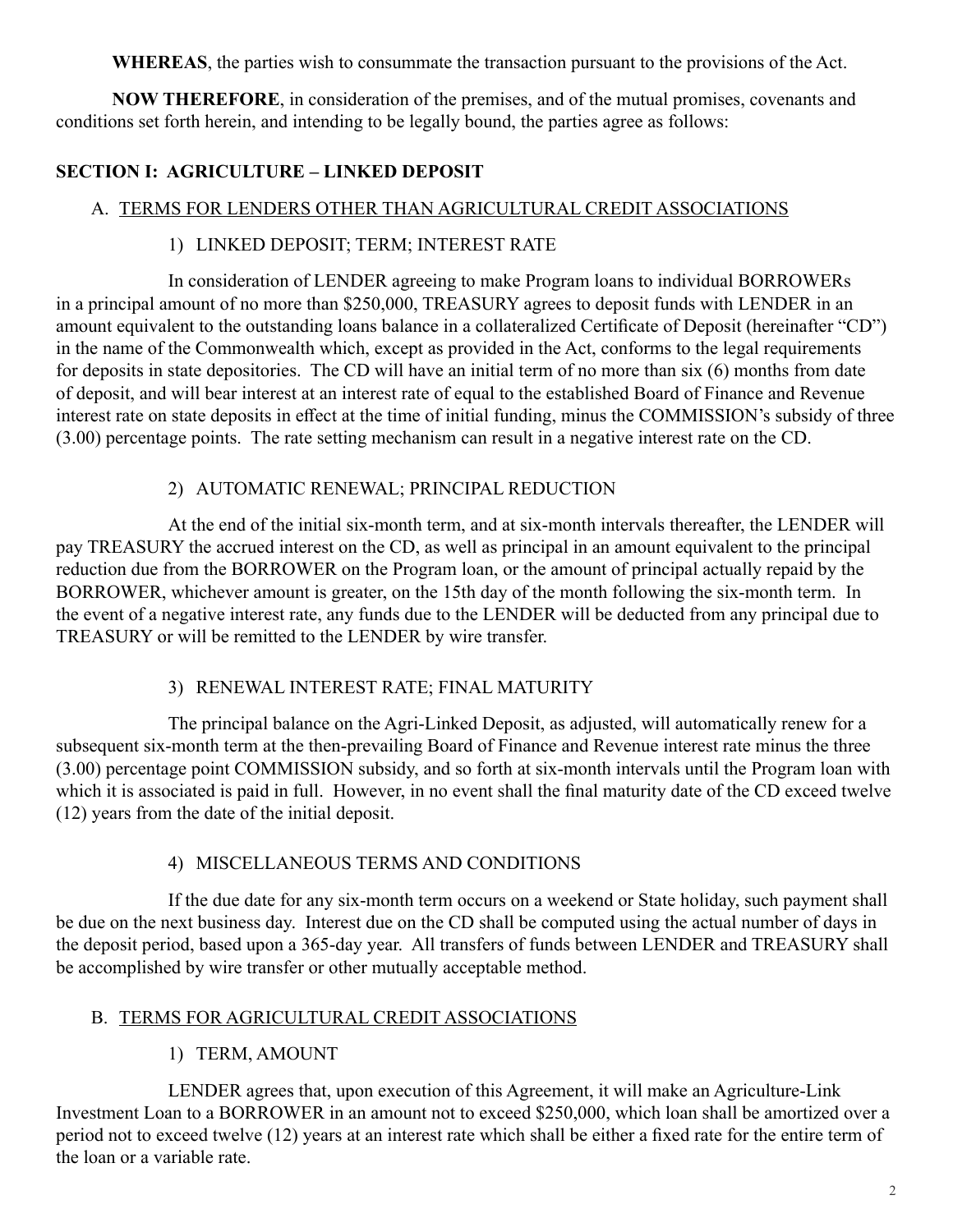#### 2) LOAN INTEREST RATE

LENDER hereby certifies that its usual lending criteria is applied for all loans being initiated subject to the Program, the current prevailing market loan interest rate applicable to BORROWERs, and that the initial interest rate payable on the loans by BORROWER shall reflect a reduction equivalent to the three (3.00) percentage point subsidy paid by the COMMISSION with respect to the linked deposit corresponding to the loan. The current prevailing market loan interest rate shall be deemed to be the interest rate that the LENDER would charge to BORROWERs in the absence of the Program.

## 3) SUBSIDY REMITTANCE

 In consideration of LENDER agreeing to make loans to BORROWERs, TREASURY agrees to remit that specific sum of money which represents the interest due on Agri-Linked Deposits based upon the calculation of the rate subsidy applied to the average outstanding daily balance of the loan(s) in a six-month period. The funds will be remitted to Farm Credit Bank (hereinafter "FCB") twice a year, no later than fifteen days following the six-month interval. The payment period will be determined on the basis of the initial Agri-Linked Loan execution by the LENDER.

#### C. CREDIT RISK TO BE BORNE BY LENDER

 It is understood and agreed that credit decisions and credit risks involved in the granting of the loan to the BORROWER rest solely with LENDER. Neither TREASURY nor the COMMISSION shall be responsible or liable for the repayment of any loan made by LENDER in conjunction with the Agriculture-Linked Investment Program. Except as modified by the requirements of the Act and the terms of this Agreement, LENDER may apply its usual policies and practices with respect to the administration, collection and enforcement of the loan to BORROWER.

### D. LENDER'S REPRESENTATIONS

 This Agreement is predicated upon the following representations by LENDER, which shall be conditions of the Agreement:

- 1) LENDER is a "lending institution" as defined by the Act;
- 2) BORROWER is an "eligible borrower" as defined by the Act;
- 3) BORROWER has obtained from the COMMISSION or its delegated agent a Letter of Approval, approving a Best Management Practices for implementation pursuant to the Act, a copy of which Letter of Approval is submitted herewith;
- 4) BORROWER has obtained from a project designer an estimate of reasonable costs for implementation of best management practices listed in the Best Management Practices which has been concurred in by the COMMISSION or its delegated agent, a copy of which is submitted herewith;
- 5) The principal amount of the program loan to BORROWER, when combined with any grant or grants made for the same improvements, does not exceed the actual cost of the improvements necessary to implement the best management practices in the BORROWER's Best Management Practices, and in no event shall the amount loaned exceed \$250,000 or the term of the loan exceed twelve years. BORROWER's Affidavit setting forth all sources of funding for the improvements is submitted herewith;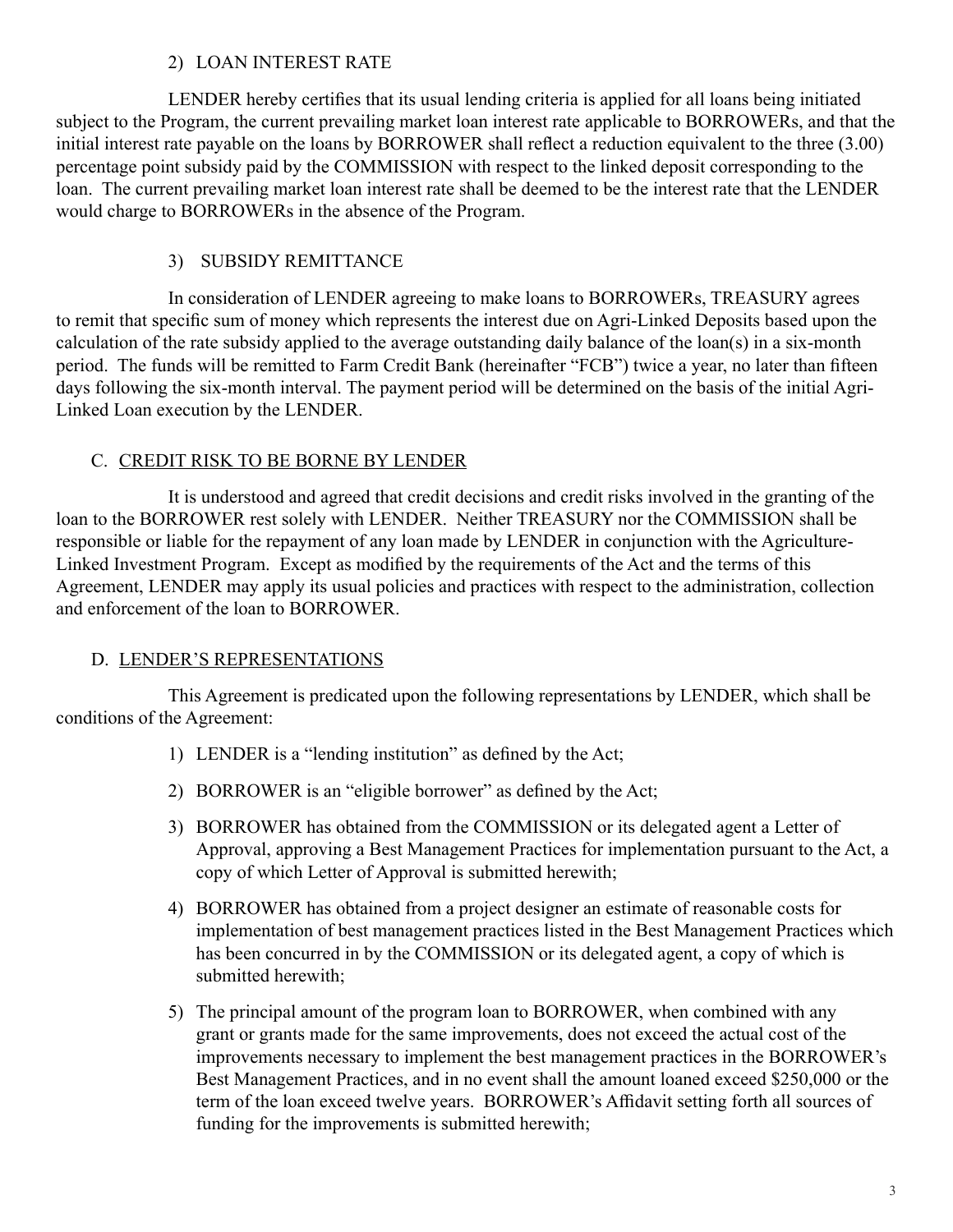- 6) The use of all sums loaned to BORROWER is restricted to paying for said improvements;
- 7) The loan is structured as a construction loan, with draws contingent upon attainment of levels of completion, and the final draw (of not less than 20% of the total loan) is contingent upon BORROWER obtaining certification of satisfactory completion from the COMMISSION, its delegated agent or other qualified professional designated or approved by COMMISSION.

#### E. LOSS OF SUBSIDY AND LINKED DEPOSIT UPON FAILURE TO COMPLETE IMPROVEMENTS

Failure by BORROWER and LENDER to obtain certification of satisfactory completion from the COMMISSION or its delegated agent will result in the loss of the subsidy and withdrawal from LENDER by TREASURY of the linked deposit.

#### F. LOSS OF SUBSIDY UPON DEFAULT BY BORROWER; RETURN OF LINKED DEPOSIT UPON WRITE-OFF OF LOAN

 A default by BORROWER in repayment of the loan will result in the loss of the subsidy, in which event the interest rate payable by LENDER on the linked deposit shall revert to the full interest rate established by the Board of Finance and Revenue. For the purposes of this paragraph, the term "default" shall mean a loan which is more than ninety (90) days in arrears in payments. LENDER agrees to promptly notify TREASURY and the COMMISSION of the occurrence of such a default. LENDER further agrees to return the balance of the linked deposit to TREASURY as soon as any program loan is written off.

#### G. LOSS OF SUBSIDY UPON EXHAUSTION OR UNAVAILABILITY OF FUNDING

 Section 5(c) of the Act provides: "The subsidy provided by this act shall continue only so long as commission furnishes the funds to pay for it. In the event funding is exhausted or otherwise unavailable, the interest payable by lending institutions shall revert to the interest rate on deposits in State depositories as established from time to time by the Board of Finance and Revenue as otherwise provided by law."

#### H. CHANGE IN LENDER CLASSIFICATION OF APPROVED DEPOSITORY; FAILURE TO **COLLATERALIZE**

 LENDERS, other than Agricultural Credit Associations, must be an Approved State Depository and are subject to the terms and condition of the designation. Treasury will redeem the Agri-link deposit prior to Borrower pay-off or regular maturity due to change in a Lending Institution's eligibility as a depository including but not limited to: change of ownership; failure to maintain adequate collateralization requirements, violations of their Depository Agreement with the Commonwealth or Treasury, failure to maintain licensure, violation of the Lender Agreement, violations of state or federal law.

### **SECTION II: CONFIDENTIALITY**

 It is understood that information submitted to TREASURY by the LENDER or the BORROWER in applying for approval to participate in the Agriculture-Linked Investment Loan Program may be considered to be public information. Accordingly, information about the BORROWER as to creditworthiness or which is otherwise sensitive or confidential need not be included with the documentation submitted to TREASURY.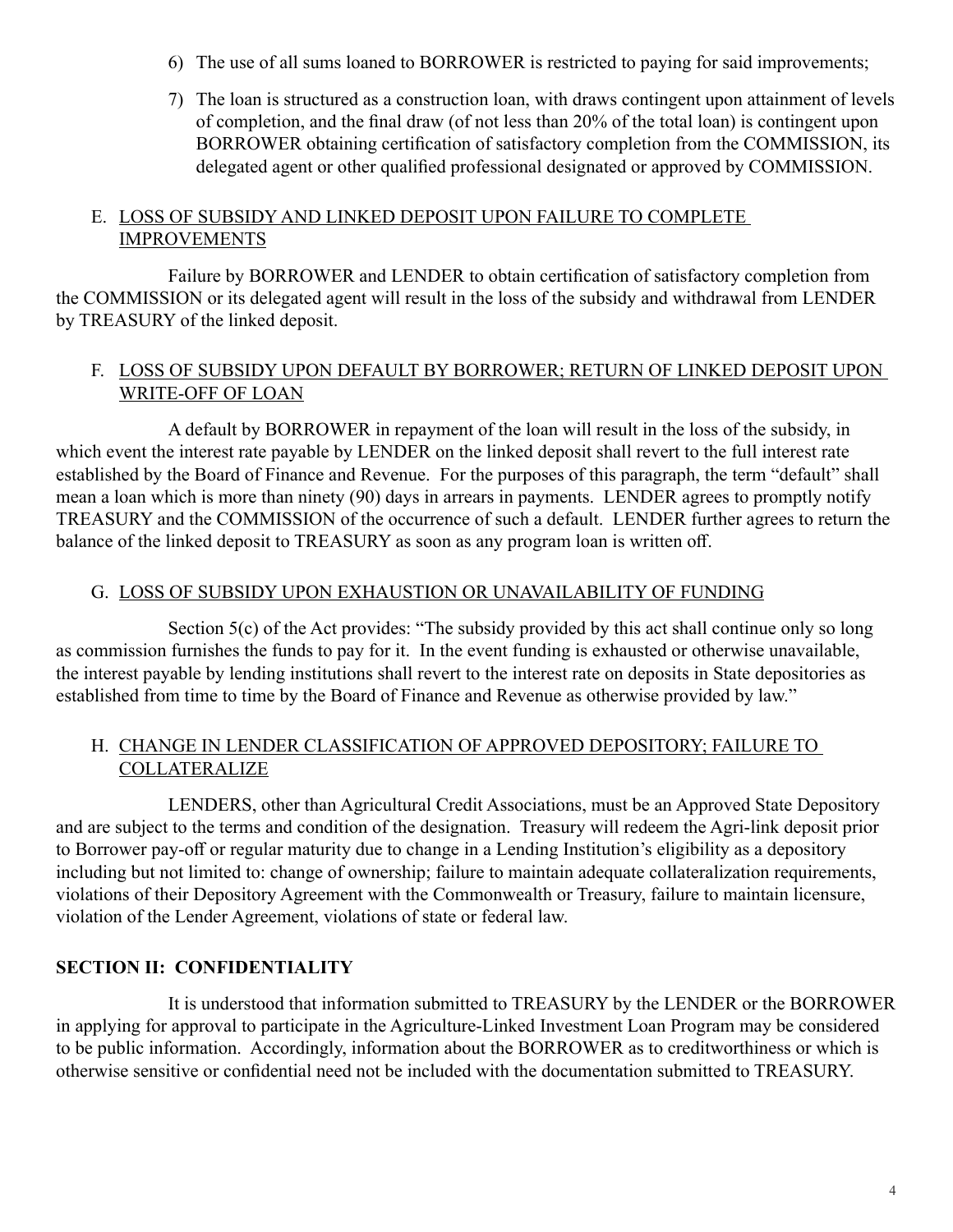## **SECTION III: COLLATERAL REQUIREMENT**

Pursuant to Section 606 (c)) of the Act, LENDER shall pledge sufficient collateral to be held at the Federal Reserve in either an existing or newly established Joint Custody Account or through a Federal Home Loan Bank Letter of Credit. LENDER shall comply with policies relating to the deposit, release, and substitution of securities pledged as collateral on Commonwealth deposits, as required by the Fiscal Code provisions governing deposits of State funds, and as set forth in the Depository and Custodial Agreement between LENDER and TREASURY.

# **SECTION IV: AMENDMENTS AND MODIFICATIONS**

No amendment or modification of this Agreement shall have any force or effect unless it is in writing and signed by authorized representatives of the parties. This Agreement contains all the terms and conditions upon which the parties have agreed, and no other Agreements, oral or otherwise, relating to the subject matter of this Agreement shall be deemed to exist or bind any of the parties.

## **SECTION V: GOVERNING LAW**

## A. THE ACT INCORPORATED BY REFERENCE

This Agreement is governed by all the provisions of the Act, which are accordingly incorporated herein by reference and made a part hereof.

## B. INTERPRETATION

This Agreement shall in all respects be governed by and construed in accordance with the laws of the Commonwealth of Pennsylvania, including all matters of construction, validity, and performance.

## C. JURISDICTION

Exclusive jurisdiction with respect to the parties and the subject matter in connection with the performance of the terms of this Agreement shall lie with the courts of the Commonwealth of Pennsylvania.

**[SIGNATURE PAGE FOLLOWS]**